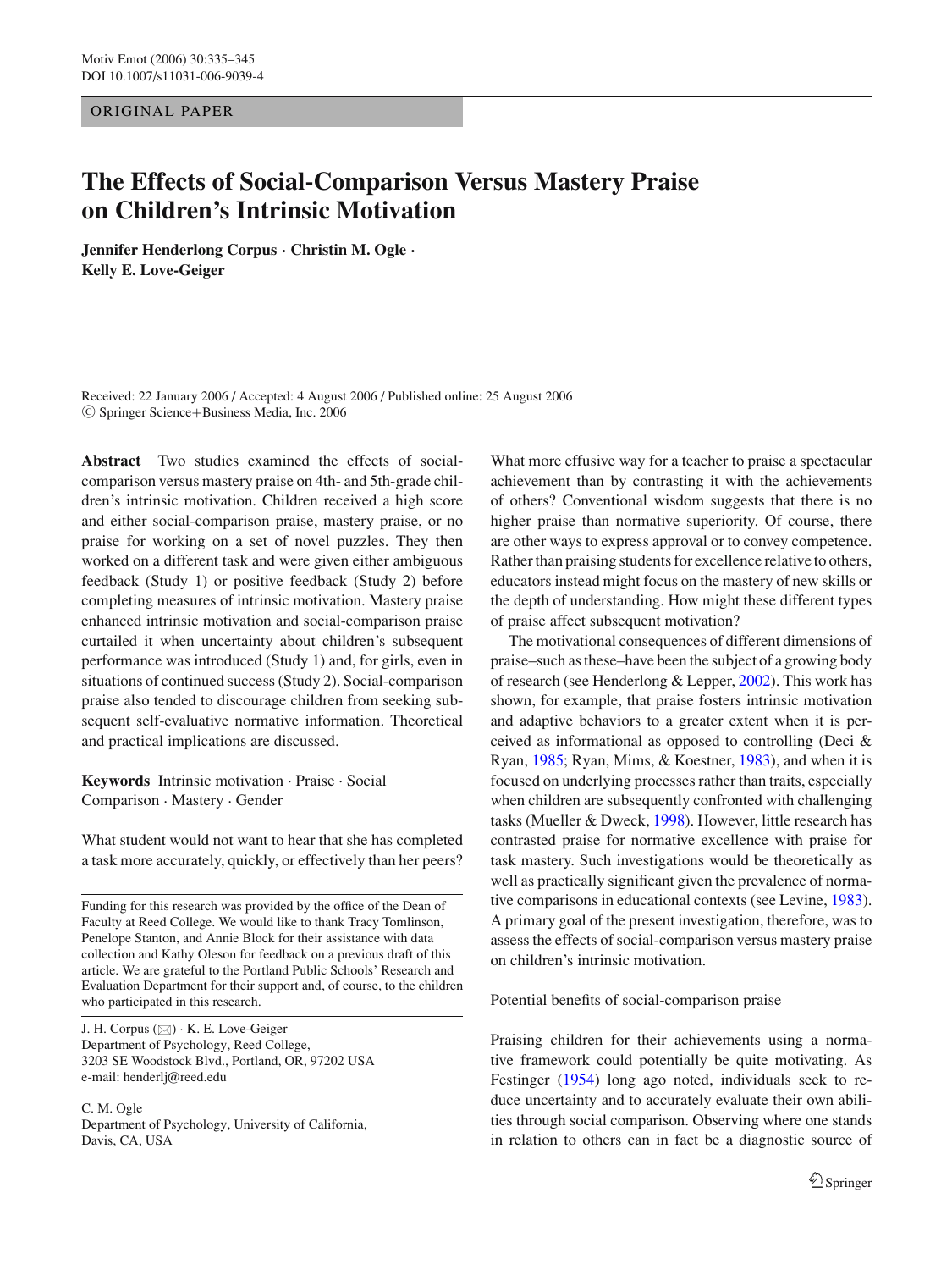information about ability (Campbell, Fairey, & Fehr, [1986;](#page-9-3) Ruble & Frey, [1991\)](#page-10-3)—one that is greeted more favorably when it indicates superiority as opposed to inferiority (Butler, [2000;](#page-9-4) Levine & Green, [1984;](#page-10-4) Suls & Miller, [1977\)](#page-10-5). Beyond accurate self-evaluation, individuals also strategically engage in social comparison to bolster their self-perceptions, achieve task mastery, and clarify performance standards (Butler, [1992;](#page-9-5) Pomerantz, Ruble, Frey, & Gruelich, [1995;](#page-10-6) Ruble & Frey, [1991;](#page-10-3) Wood, [1989\)](#page-10-7). Social-comparison praise, therefore, could communicate information that is both diagnostic and self-enhancing. But, would this necessarily benefit intrinsic motivation?

If social-comparison praise elevates perceptions of competence, then a boost to intrinsic motivation should follow. According to both classic theoretical accounts of intrinsic motivation (Deci & Ryan, [1980;](#page-9-6) Harter, [1978;](#page-9-7) White, [1959\)](#page-10-8) and current empirical research on mediating processes (Elliot *et al.*, [2000;](#page-9-8) Grouzet, Vallerand, Thill, & Provencher, [2004;](#page-9-9) Reeve & Deci, [1996;](#page-10-9) Sansone, [1989\)](#page-10-10) perceived competence is an important source of intrinsic motivation (see also Elliot & Dweck, [2005\)](#page-9-10). For example, in a study with college students, Elliot *et al.* [\(2000,](#page-9-8) Study 1) manipulated the valence of feedback for a laboratory task and subsequently measured students' competence valuation, perceived competence, and self-reported intrinsic motivation. Compared to negative feedback, positive feedback enhanced both competence valuation and perceived competence, which, in turn, enhanced intrinsic motivation.

Perhaps the most direct evidence that social-comparison praise could enhance intrinsic motivation comes from the praise literature itself. Students told that they have done "better than average" (Deci, [1971;](#page-9-11) Harackiewicz, [1979\)](#page-9-12), that their work is "among the best" (Pretty & Seligman, [1984\)](#page-10-11), or that they have achieved a solution more quickly than others (Blanck, Reis, & Jackson, [1984;](#page-9-13) Shanab, Peterson, Dargahi, & Deroian, [1981\)](#page-10-12) show higher levels of intrinsic motivation across a variety of measures compared to students in no-praise control groups or other comparison conditions. In one of the few studies conducted with children, Sarafino, Russo, Barker, Consentino, and Titus [\(1982\)](#page-10-13) asked fourthgrade students to create funny endings to a series of riddles and then gave them either social-comparison praise or feedback that they had performed similarly to others. Children who received social-comparison praise selected more riddles to complete at the end of the session than those who received average feedback.

Although these studies suggest that social-comparison praise may enhance intrinsic motivation, they are not without their limitations. First, additional comparison groups are often necessary. In the Sarafino *et al.* [\(1982\)](#page-10-13) study, socialcomparison praise was contrasted with feedback indicating that children were average, which may have been discouraging for some high-achieving children. Why not, instead, contrast social-comparison praise with objective feedback (e.g., number correct) or, perhaps more interestingly, praise that comments on improvement over trials? Second, very few studies employing statements of social-comparison praise have been conducted with children. Because there are substantive developments in children's use of social-comparison information over the first decade of life (see Ruble, Boggiano, Feldman, & Loebl, [1980;](#page-10-14) Ruble & Frey, [1991\)](#page-10-3), it is important to pursue this area of research with child populations. Finally, across virtually all studies of social-comparison praise, dependent measures have been collected immediately following the praise induction when participants only have reason to feel good about their performance. It is essential that we examine the effects of social-comparison praise on intrinsic motivation following a subsequent experience of challenge or uncertainty given that these conditions more closely approximate children's experiences in real-world settings. Social-comparison praise may have short-term benefits but long-term costs for children's beliefs and behaviors in the face of such difficulties (see Henderlong & Lepper, [2002\)](#page-9-0). We consider this possibility in the next section.

Potential costs of social-comparison praise

A key concern with the broad application of socialcomparison praise is that it may encourage children to evaluate themselves largely based on how they perform relative to others, in which case, "they may not be well-equipped to deal with later situations in which others show superior performance" (Henderlong & Lepper, [2002,](#page-9-0) p. 785). A focus on normative comparison may also prevent children from enjoying the learning process and achieving to their potential (see Brickman & Bulman, [1977;](#page-9-14) Kohn, [1992\)](#page-9-15). Indeed, even the winners of interpersonal competitions tend to experience a reduction in intrinsic motivation because competition itself leads them to feel that their behaviors are externally controlled (Deci, Betley, Kahle, Abrams, & Porac, [1981;](#page-9-16) Deci & Ryan, [1985;](#page-9-1) cf. Butler, [1989\)](#page-9-17).

Several additional lines of research suggest that a normative focus can be detrimental. Children who received normative grades for their performance on a laboratory task exerted effort primarily in order to do better than others and subsequently indicated lower levels of task interest than those who received task-focused comments (Butler, [1987\)](#page-9-18). This pattern of findings held for both low- and high-achieving children, although normative feedback may be particularly harmful for low-achieving children. Indeed, in a classroombased study, low-achieving children, but not high-achieving children, showed less motivation for improvement when they were given written feedback on exams that compared their performance to others as opposed to an objective standard (Krampen, [1987\)](#page-9-19). Finally, a normative focus may be harmful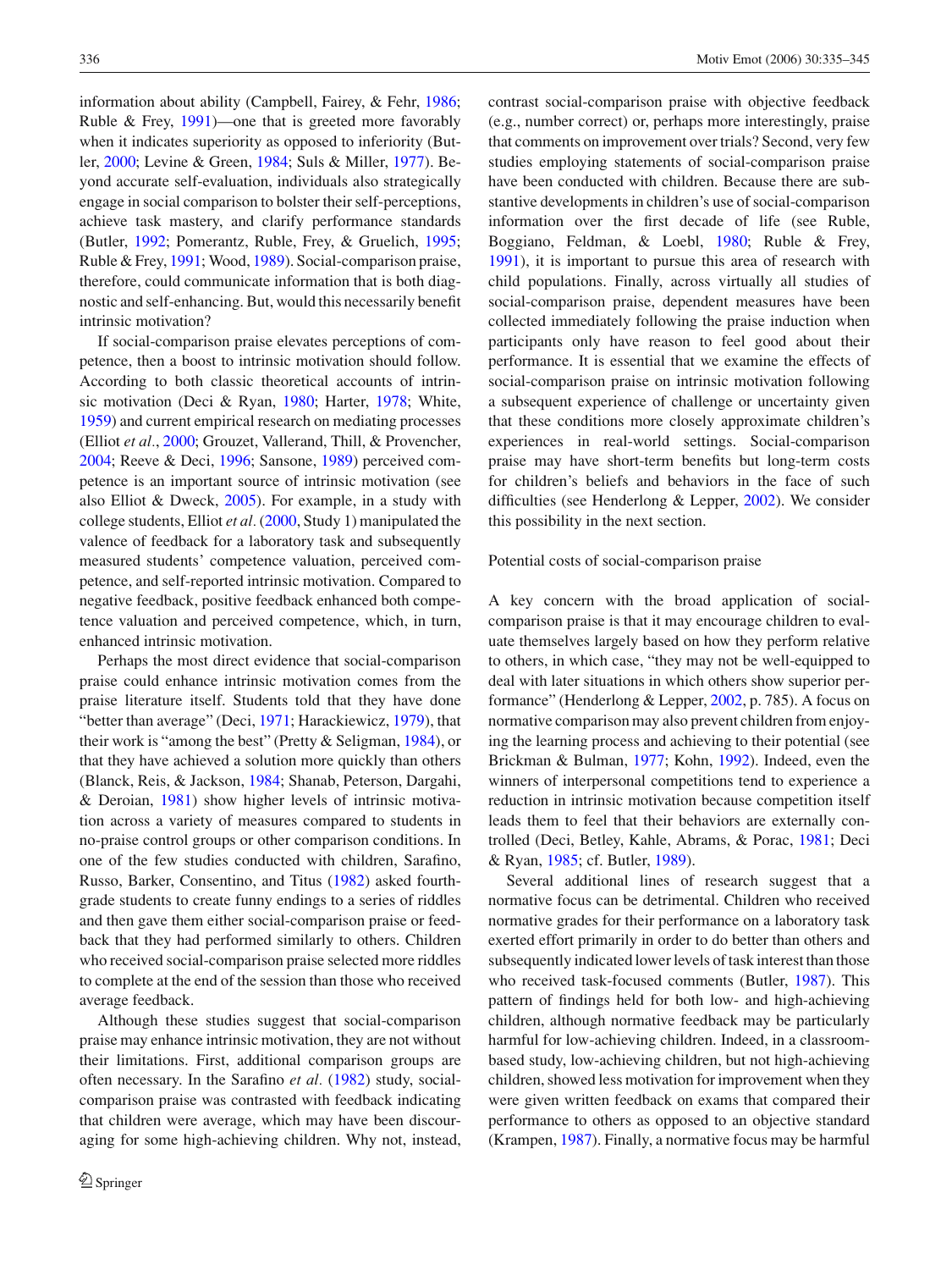in that the frequency with which children consult their peers' work has been linked to less optimistic self-views (Ruble & Frey, [1987\)](#page-10-15) and lower levels of intrinsic motivation (Butler, [1989\)](#page-9-17).

A vast literature on students' competence-related goals in the classroom has similarly demonstrated that a focus on normative comparison can be harmful to motivation. Researchers have contrasted "performance goals" that involve a focus on demonstrating competence by outperforming others, with "mastery goals" that involve a focus on increasing competence by developing skills (Ames, [1992;](#page-9-20) Dweck, [1986;](#page-9-21) Nicholls, [1984\)](#page-10-16). Mastery goals have been associated with a host of positive achievement outcomes such as persistence, self-efficacy, effective learning strategies, and intrinsic motivation (Ames, [1992;](#page-9-20) Dweck, [1999;](#page-9-22) Harackiewicz, Barron, Tauer, Carter, & Elliot, [2000;](#page-9-23) Pintrich, [2000;](#page-10-17) Rawsthorne & Elliot, [1999\)](#page-10-18). Performance goals, on the other hand, have traditionally been associated with more negative outcomes such as learned helplessness, negative affect, superficial learning strategies, challenge avoidance, and self-handicapping (Ames, [1992;](#page-9-20) Dweck, [1999;](#page-9-22) Midgley & Urdan, [2001;](#page-10-19) Pintrich, [2000\)](#page-10-17). In recent years, a multiple goals perspective has emerged that casts doubt on a uniformly negative view of performance goals, especially in the college classroom where such goals positively predict course grades (Elliot & McGregor, [2001;](#page-9-24) Harackiewicz, Barron, & Elliot, [1998;](#page-9-25) Harackiewicz, Barron, Pintrich, Elliot, & Thrash, [2002\)](#page-9-26). Notwithstanding this debate, investigators agree on the adaptive value of mastery goals (see Linnenbrink, [2005;](#page-10-20) Midgley, [2002;](#page-10-21) Pintrich, [2000\)](#page-10-17) and some continue to argue that performance goals may be maladaptive for children (Midgley, Kaplan, & Middleton, [2001\)](#page-10-22). Thus, to the extent that goals highlighting individual task mastery are adaptive, and that goals highlighting interpersonal comparisons have the potential to be maladaptive, mastery praise may facilitate intrinsic motivation to a greater degree than social-comparison praise.

## Social-comparison versus mastery praise

To our knowledge, only one study has directly compared the effects of social-comparison versus mastery praise on intrinsic motivation. Using a laboratory paradigm with adults, Koestner, Zuckerman, and Olsson [\(1990\)](#page-9-27) delivered socialcomparison or mastery praise for a puzzle-solving task and then assessed intrinsic motivation. They found that the effects of praise on motivation were moderated by several individual difference variables, including gender. Relative to mastery praise, social-comparison praise tended to undermine intrinsic motivation for women but to enhance intrinsic motivation for men, perhaps because of traditional socialization practices that lead men and women to be comfortable with different types of feedback (e.g., Deci

& Ryan, [1985\)](#page-9-1). Without a no-praise control group, however, it is not clear whether social-comparison praise, mastery praise, or some combination of both were driving the effects. Nonetheless, their findings suggest that socialcomparison praise may be detrimental for females but not males.

Although the Koestner *et al.* [\(1990\)](#page-9-27) study is intriguing, it is difficult to know precisely how it informs the present analysis. First, the participants were adults who may react differently to being praised by an experimenter than would children who are arguably less suspicious and more accustomed to receiving praise for their everyday work in the classroom. Second, and perhaps more importantly, the participants in the study were faced only with a situation of clear success. Following the praise induction, there was no subsequent challenge to their performance or ability–a critical condition for testing the motivating properties of any situational variable. One might imagine that, under such conditions of challenge, the potential costs of social-comparison praise outlined above would become evident for both males and females.

The present research is the first to provide a direct comparison of the relative benefits of social-comparison versus mastery praise among children and beyond a context of clear success. In Study 1, we presented children with an ambiguous situation following the praise induction in order to examine the effects of praise after they were no longer certain of their normative standing. We hypothesized that both boys and girls given social-comparison praise would subsequently show less intrinsic motivation than those given mastery praise or no praise. We removed this ambiguity in Study 2 in order to conceptually replicate Koestner *et al.* [\(1990\)](#page-9-27) and examine the effects of praise in a situation of clear success. Under these more favorable conditions, we hypothesized that the negative effects of social-comparison praise would be eliminated for boys, but not girls. Previous studies have found that boys tend to be more interested than girls in social-comparison information (Butler, [2000;](#page-9-4) Ruble, Feldman, & Boggiano, [1976\)](#page-10-23) and that males are more motivated than females by interpersonal competition (Deci *et al.*, [1981\)](#page-9-16). In the unambiguously successful context of Study 2, therefore, we expected social-comparison praise to be motivating for boys. Finally, we assessed children's informationseeking behaviors in Study 1 to determine what effect, if any, the praise manipulation would have on their desire for information about the performance of their peers. Specifically, we assessed children's tendency to seek comparative information that would help them either to evaluate their performance or to improve it–two key goals that guide social comparisons in achievement contexts (see Butler, [1992;](#page-9-5) Wood, [1989\)](#page-10-7). We speculated that social-comparison and mastery praise might encourage different levels of interest in self-evaluation versus self-improvement.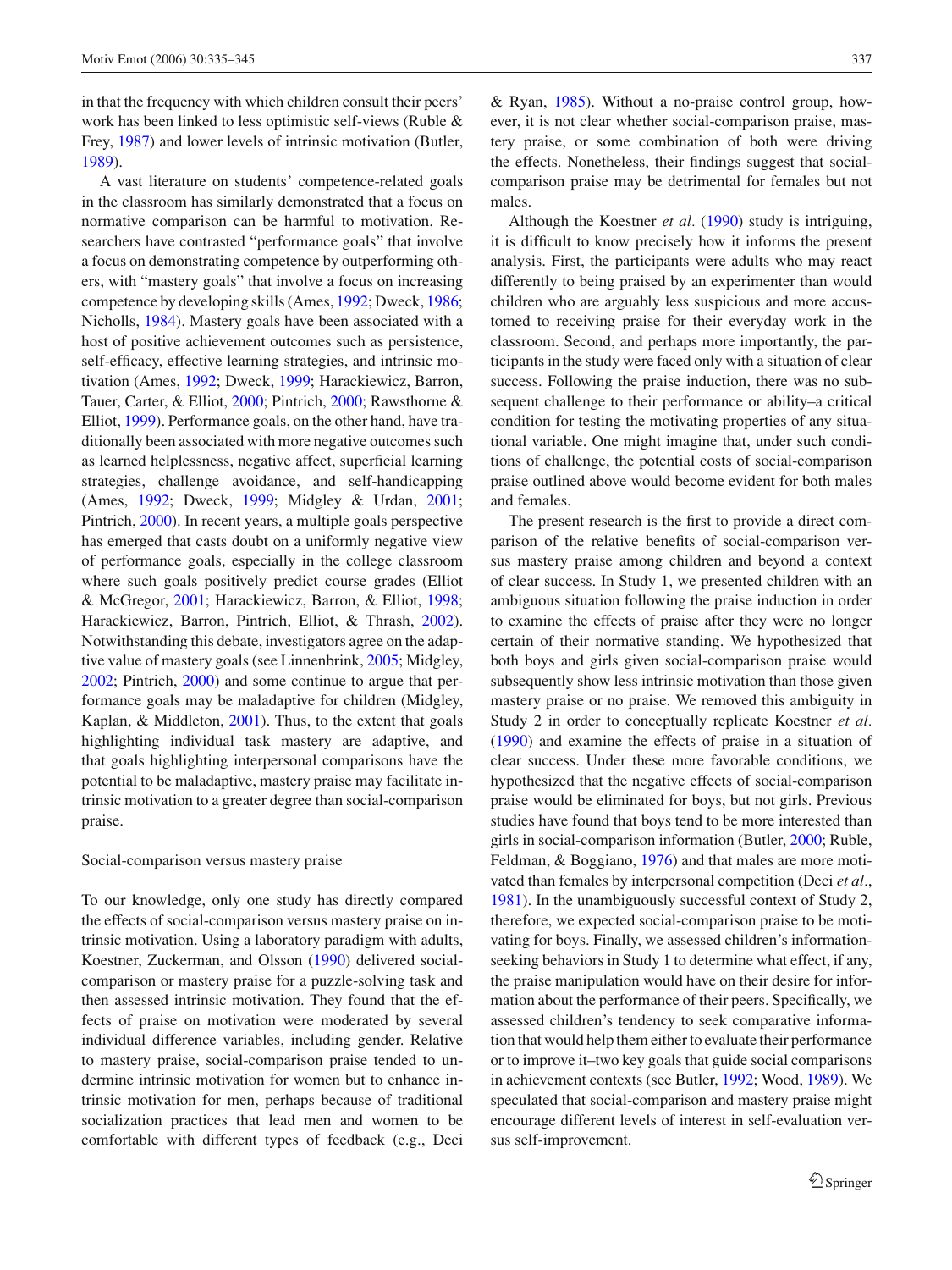# **Study 1**

# Method

## *Participants*

The sample included 86 upper-elementary children (51 girls, 35 boys; *M* age = 10.92 years,  $SD = .69$ ), the majority of whom were European Americans. Recruitment letters were sent home to the parents of fourth- and fifth-grade students at six schools (two public, four parochial) in the late spring. Children with parent permission came to a campus laboratory to participate during the summer, at which time they provided their own written assent. They were compensated with a \$10 gift certificate for one of several local stores.

# *Procedure*

Children were individually tested by one of two female experimenters, both of whom were blind to hypotheses. The entire procedure was videotaped from behind a one-way mirror; parents but not children were aware of the videotaping prior to the study.

The experiment began with a set of practice questions designed to teach children how to use a Likert-scale response system. Next, children were asked to complete two sets of puzzles, each containing 5 Standard Progressive Matrices (Raven, 1976). The puzzles were selected to be moderately easy to ensure that children would answer most of the items correctly within a 3-minute time limit. Children were given a score for each set of puzzles, with the constraint that all children were told they answered at least four of the five correctly on each set.

Thirty children (18 girls, 12 boys) were randomly assigned to receive social-comparison praise for their work. Following the first set of puzzles, these children were told, "That's great work! You seem to be better at this than most kids!" Following the second set of puzzles, they were told, "Nice job! Most kids don't do as well as that!" Finally, after looking at children's scores across both sets of puzzles, the experimenter said, "That's among the best work I've seen from someone your age!," and she wrote a statement of social-comparison praise (e.g., "Top of the class!") at the top of children's answer sheets. Another 32 children (19 girls, 13 boys) were randomly assigned to receive mastery praise for their work. Following the first set of puzzles, these children were told, "That's great work! You seem to really be getting the hang of it!" Following the second set of puzzles, they were told, "Nice job! You've really learned how to solve these!" Finally, after looking at children's scores across both sets of puzzles, the experimenter said, "You've really become an expert at these!," and she wrote a statement of mastery praise (e.g., "Super solving!") at the top of children's answer sheets. Finally, 24 children (14 girls, 10 boys) were randomly assigned to the control group. These children received a score but no additional feedback on their work.

Children next completed two brief items about their experience with the puzzles. To assess task-specific motivation, they were asked "How much did you like working on the pattern puzzles?" To assess task-specific perceived competence, they were asked, "How good of a job did you do on the pattern puzzles?" Responses were made using seven-point scales.

Children were then asked to work on a task that required them to create pictures from a page of empty circles (Torrance, 1966; see also Butler, [1992\)](#page-9-5). The experimenter explained that they would have six minutes to draw as many pictures as they could, using one or more circles for each picture. She then moved to a different table and busied herself by looking through a stack of papers. At the end of the six-minute period, the experimenter neither scored nor commented on children's drawings. She simply asked them to complete two brief items assessing task-specific motivation and perceived competence for the drawing task. The same two items used earlier for the puzzle task were adapted for this purpose.

The experimenter then explained that she had additional tasks and questions for children to complete, but that she had run out of copies and would need to go make more. In the meantime, she directed children to three different activity stations that would provide them with more information about the drawing task. Stations were presented to children in a counterbalanced order and the following descriptive explanations were given (see Butler, [1992\)](#page-9-5):

(1) This station is called "Ideas for Circle Drawings" and in here you can find some examples of completed circles worksheets. There are also instructions and a worksheet to help you learn some things and get some new ideas. (2) This station is called "My Creative Ability Compared to Other Students" and, at this station, you can find instructions and a worksheet that will help you figure out your creative score and you can see how that compares to other students' scores. (3) This station is called "My Personal Creative Style" and, at this station, you can find instructions and a worksheet that will help you find out what your personal creative style is based on the circles worksheet.

Each station contained a binder with drawings that ostensibly had been done by same-aged peers as well as a worksheet that supported the intended function of the station. Thus, each station provided the opportunity for social comparison but the underlying function of the comparison differed (e.g., self-improvement versus self-evaluation). The experimenter told children that it would take about five minutes for her to prepare the final materials and that they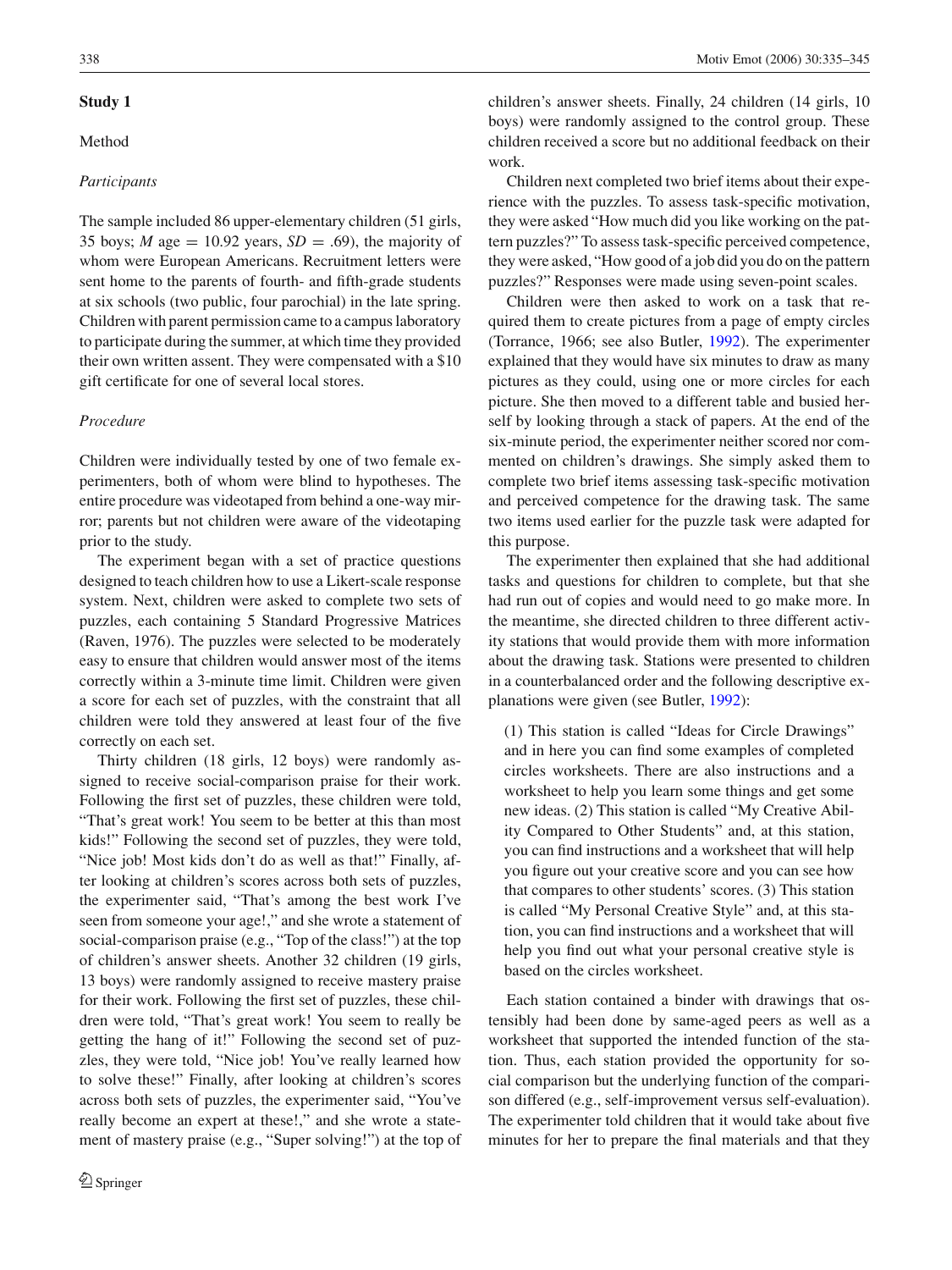could explore as many of the stations as they wanted in any order. She then left the room for five minutes. Children's information-seeking behaviors were recorded with a video camera placed behind a one-way mirror. A research assistant blind to the experimental condition of each participant later watched the videotapes and recorded the amount of time children spent at each station.

The experimenter administered the central dependent measures of intrinsic motivation upon her return. First, children were asked to complete a 9-item self-report measure of intrinsic motivation drawn from Lepper, Corpus, and Iyengar's [\(2005\)](#page-9-28) 17-item measure (split-half reliability  $= .81$ ). Using five-point scales, children indicated their agreement with items representing the dimensions of challenge (e.g., "I like hard work because it's a challenge"), curiosity (e.g., "I read things because I am interested in the subject"), and independent mastery (e.g., "I like to do my schoolwork without help");  $\alpha = .79$ . Second, children were presented with a task that required them to create pictures from a page of parallel lines, similar to the previous circle task (Torrance, 1966). As a behavioral measure of intrinsic motivation, children were asked to select either a half-sheet or a whole sheet of lines. Our assumption was that selecting a longer and more challenging task (i.e., the whole sheet of lines) would indicate greater intrinsic motivation. Once children made their selection, the experimenter glanced at a clock and noted that they would not have time to complete the task.

As a manipulation check, the experimenter asked children to recall what she had said to them about their earlier performance on the puzzle task. Children were then debriefed. The experimenter told them that they had been videotaped and gave them the opportunity to have their tape erased. No children appeared bothered by the videotaping. After receiving their gift certificate, children were escorted to a waiting room and reunited with their parents.

# Results

Each of the continuous dependent measures was analyzed with a 3 (Feedback Condition)  $\times$  2 (Gender) analysis of variance (ANOVA). Because there were no interactions involving gender, data were collapsed across boys and girls and one-way ANOVAs with three levels (socialcomparison praise, mastery praise, control condition) were conducted.

## *Preliminary analyses*

*Manipulation check*. Children were credited with passing the manipulation check if a blind rater could confidently guess their assigned feedback condition based on their verbatim response. Based on this criterion, 92% of the sample remembered what the experimenter had said to them following the first set of puzzles. More children in the social-comparison praise (97%) and control (100%) conditions passed the manipulation check than those in the mastery praise condition (81%),  $\chi^2(2, N = 86) = 8.87, p < .05$ . Most generally, however, children appeared to have heard and processed the experimental manipulation. Because the patterns of findings and significance levels were unchanged by removing children who did not pass the manipulation check, the findings reported below include the entire sample.

*Puzzle performance*. Because all children were told that they answered at least 80% of the puzzles correctly, their actual performance was examined to ensure that such positive feedback would have been believable. Children did indeed perform quite well on both the first  $(M = 77.90\%$ correct,  $SD = 18.41$ ) and second ( $M = 90.93\%$  correct,  $SD = 13.94$ ) sets of puzzles. Additionally, there were no differences across experimental conditions for either set,  $Fs(2, 83)$  < 1.5, ns. This suggests both that there were no pre-existing differences in ability level among the randomly assigned groups and that the feedback manipulation did not affect task performance.

## *Task-specific questions*

There were no differences by condition in task-specific motivation or task-specific perceived competence for either the puzzle or drawing task,  $Fs(2, 83) < 1$ , ns, but children reported higher overall motivation and perceived competence for the puzzle task ( $M_{\text{motivation}} = 5.70$ ,  $SD = 1.02$ ;  $M_{\text{competence}} = 6.01$ ,  $SD = .74$ ) than for the drawing task  $(M_{\text{motivation}} = 4.92, SD = 1.40; M_{\text{complete}} = 4.07,$  $SD = 1.24$ ,  $ts(85) > 4.90$ ,  $ps < .001$ . Children arguably liked and felt more competent at the puzzle task than the drawing task because they were given positive feedback about their performance on the former but not the latter. Children also may have favored the puzzle task, in part, because a successful performance was more self-evident and objectively defined than it was for the drawing task.

#### *Information-seeking behavior*

A log transformation was performed on the amount of time children spent at each station in order to equalize variances. Analyses were then conducted using the transformed data for the two most theoretically meaningful stations: (1) *Ideas for Circle Drawings* because it provided an opportunity for self-improvement and (2) *My Creative Ability Compared to Other Students* because it provided an opportunity for selfevaluation. There was no effect of feedback condition on time spent at the ideas station,  $F(2, 82) = 1.60$ , ns, but there was a significant effect of condition on time spent at the creative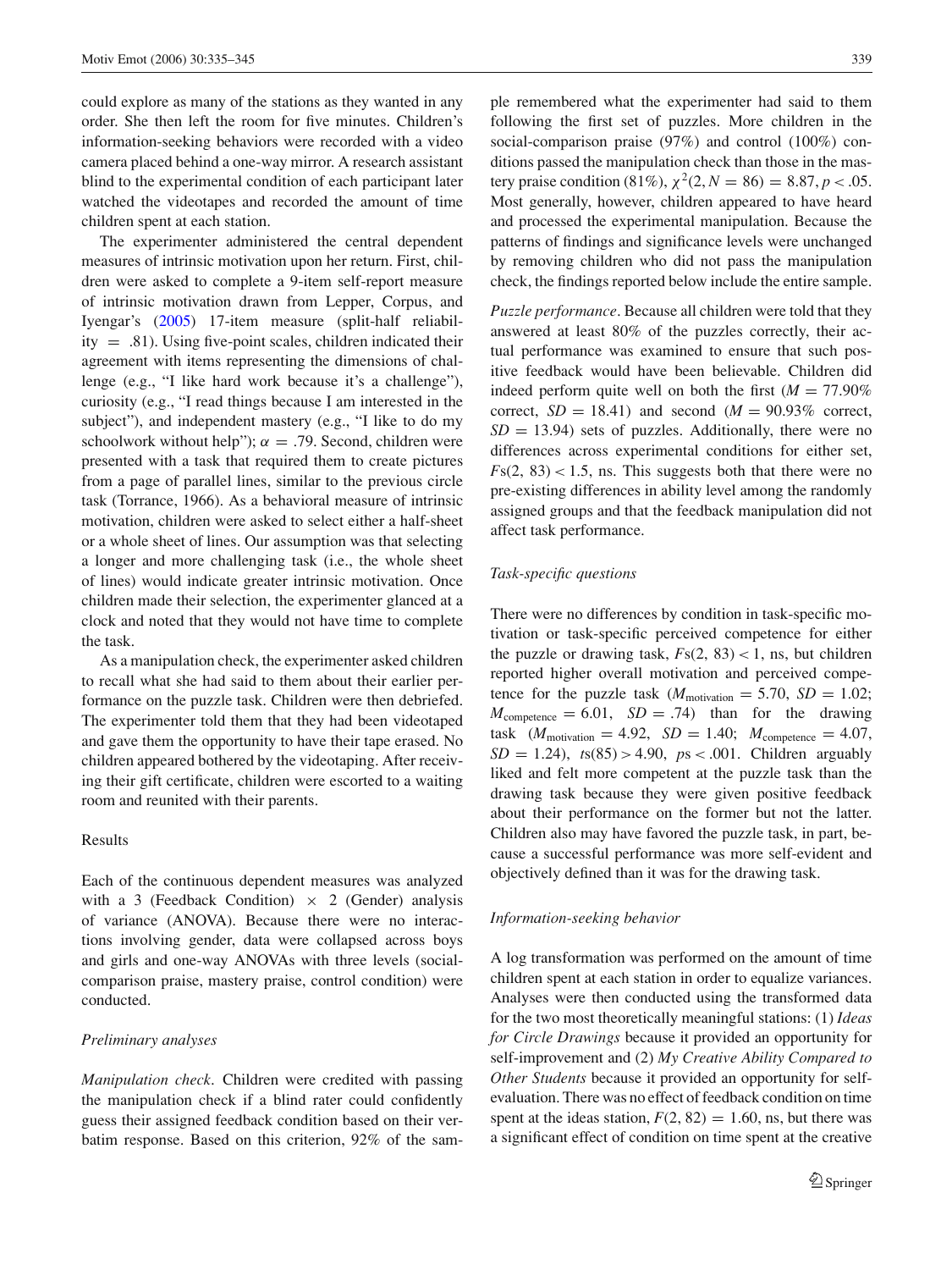ability station,  $F(2, 82) = 3.31$  $F(2, 82) = 3.31$ ,  $p < .05$ ,  $\eta_p^2 = .08$ .<sup>1</sup> Children in the mastery praise condition ( $M<sub>untransformed</sub> = 122.94$ sec.,  $SD = 115.31$ ;  $M_{transformed} = 3.46$ ,  $SD = 2.37$ ) spent the most time at the creative ability station, followed closely by those in the control condition ( $M_{\text{untransformed}} = 107.71$ sec.,  $SD = 109.79$ ;  $M_{\text{transformed}} = 3.23$ ,  $SD = 2.43$ ), and rather distantly by those in the social-comparison praise condition ( $M_{\text{untransformed}} = 60.65 \text{ sec.}, SD = 93.14;$  $M<sub>transformed</sub> = 1.96$ ,  $SD = 2.44$ ). Tukey comparisons revealed a significant difference  $(p < .05)$  between the mastery and social-comparison praise conditions.

## *Intrinsic motivation*

*Self-reported intrinsic motivation*. As predicted, there was a significant effect of feedback condition on children's self-reported intrinsic motivation,  $F(2, 83) = 3.26, p < .05$ ,  $\eta_p^2 = .07$ . Children in the mastery praise condition  $(M = 3.86, SD = .57)$  reported the highest levels of intrinsic motivation followed by those in the control condition  $(M = 3.66, SD = .58)$  and finally by those in the socialcomparison praise condition ( $M = 3.49$ ,  $SD = .54$ ). Tukey comparisons revealed a significant difference  $(p < .05)$  between the mastery and social-comparison conditions.

*Behavioral intrinsic motivation.* A chi-square test revealed a significant effect of feedback condition on children's selection of either a half-sheet or whole sheet of lines,  $\chi^2(2, \mathbf{\hat{z}})$  $N = 86$ ) = 8.92,  $p < .05$ . As predicted, more children in the mastery praise condition (63%) selected the whole sheet than in the social-comparison praise condition (30%). Children in the control condition (29%) did not differ from those in the social-comparison praise condition. These findings are similar to those for self-reported motivation, although the self-report and behavioral measures were positively but not significantly inter-correlated,  $r = .09$ .

# Discussion

There were no differences by condition on the measures of task-specific motivation or perceived competence<sup>2</sup> but there was a clear effect of feedback on intrinsic motivation. Mastery praise bolstered intrinsic motivation to a greater extent than social-comparison praise, which was arguably worse than no praise at all. By its very nature, social-comparison praise heightened the importance of one's normative standing–an effect that is inimical to intrinsic motivation (see Butler, [1987;](#page-9-18) Deci & Ryan, [1985;](#page-9-1) Kohn, [1992\)](#page-9-15). Once children were led to doubt the quality of their subsequent performance, this normative focus became measurably harmful. Mastery praise, by contrast, focused children's attention on building competence rather than proving it. This afforded continued enjoyment of the learning process in the face of ambiguous information about competence. Thus, we believe two key factors were responsible for the negative effects of social-comparison versus mastery praise in the present study: (1) the normative focus inherent in social-comparison praise and (2) the introduction of uncertainty about subsequent performance.

Social-comparison praise also led children to avoid selfevaluative information. Children spent less time at the creative ability station when they had received socialcomparison praise as opposed to mastery praise or neutral feedback. Using a similar paradigm, Butler [\(1992\)](#page-9-5) found that a normative goal induction led children to spend *more* time at a scoring station than a station that afforded selfimprovement. The difference between the present findings and those of Butler [\(1992\)](#page-9-5) arguably lies in the uncertainty created about children's performance in the present study. As Brickman and Bulman argued, "If people are for any reason self-conscious, anxious, or just sensitive about their own position in a group, we might expect them to be especially interested in avoiding potentially unfavorable comparisons" [\(1977,](#page-9-14) p. 160). Indeed, a number of studies have shown that individuals actively avoid normative information in order to protect the self when their performance is suboptimal (Butler, [1992;](#page-9-5) Levine & Green, [1984;](#page-10-4) Ruble & Frey, [1991\)](#page-10-3).

We have seen, then, that social-comparison praise has a detrimental effect on children's motivation in the face of uncertainty about the quality of their subsequent achievements. Why do the present findings differ from those of Koestner *et al.* [\(1990\)](#page-9-27), who found social-comparison praise to be harmful only for women? Again, the difference arguably lies in participants' post-praise experiences. Whereas children in the present study were faced with uncertainty about their subsequent achievements, participants in the Koestner *et al.* study experienced unambiguous success. Perhaps females are susceptible to the negative effects of social-comparison praise across a variety of contexts. Males, on the other hand, may favor social-comparison information in contexts of success like Koestner *et al.*'s (see Butler, [2000;](#page-9-4) Ruble *et al.*, [1976\)](#page-10-23), but not when subsequently confronted with ambiguous feedback. We removed this ambiguity in Study 2 in order to conceptually replicate Koestner *et al.* with a population of children and to examine the effects of praise in a situation of unambiguous success. In this context, we expected the negative effects of socialcomparison praise to be eliminated for boys but not for girls.

<span id="page-5-0"></span><sup>&</sup>lt;sup>1</sup> For this and subsequent analyses, one data point is occasionally missing because of experimenter error or children's off-task behavior.

<span id="page-5-1"></span><sup>2</sup> That the feedback manipulations did not affect these task-specific variables may be due, in part, to our use of single-item measures of unknown reliability and validity.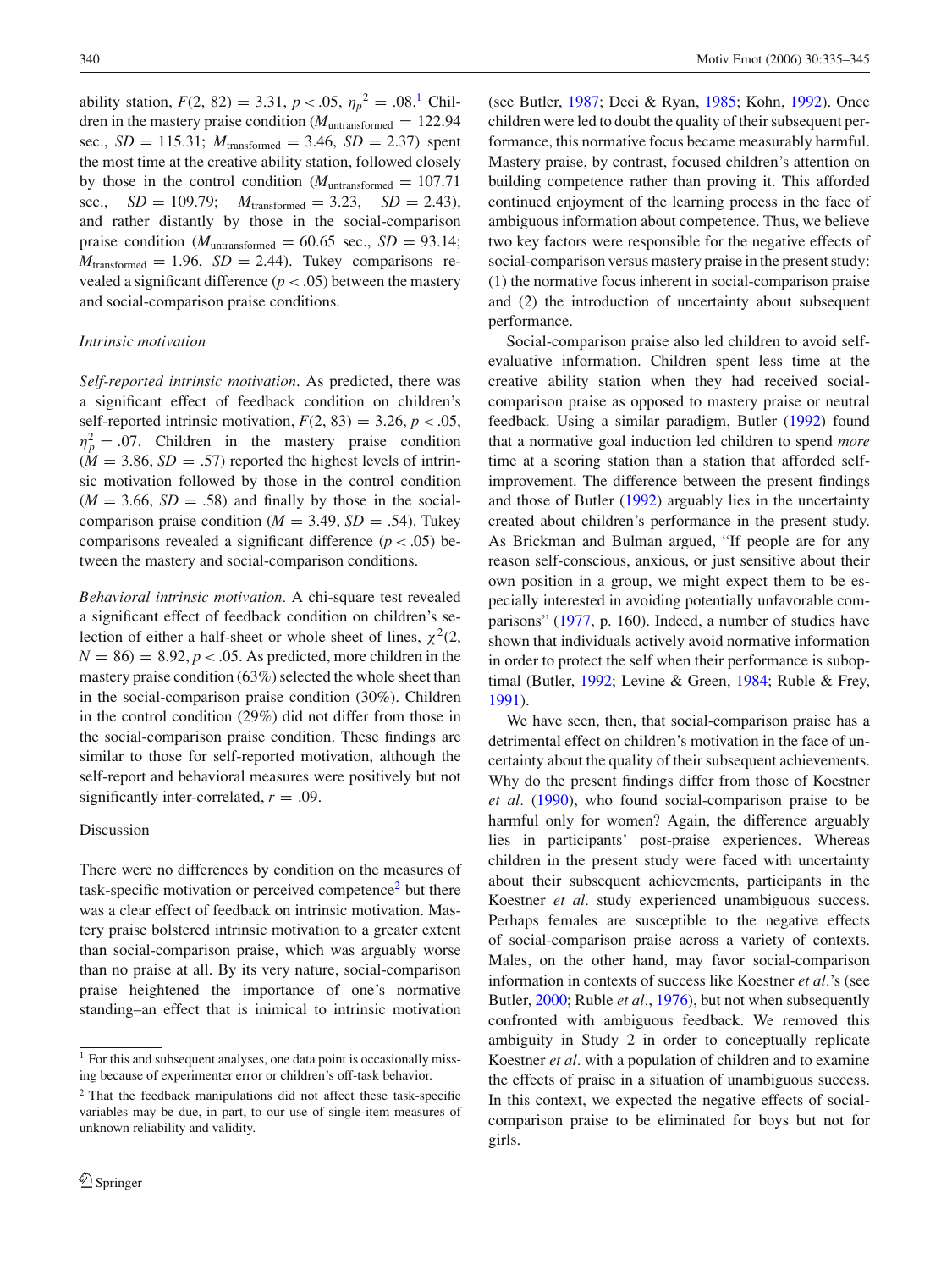#### **Study 2**

# Method

## *Participants*

The sample included 78 upper-elementary children (35 girls, 43 boys; *M* age  $= 10.64$  years, *SD*  $= .53$ ) who were randomly assigned to receive social-comparison praise ( $n = 26$ , 12 girls, 14 boys), mastery praise (*n* = 26, 11 girls, 15 boys), or neutral feedback ( $n = 26$ , 12 girls, 14 boys). Recruitment procedures were the same as in Study 1.

# *Procedure*

The procedure was identical to that of Study 1 with two exceptions that were intended to provide children with positive feedback about their performance on the drawing task. First, the experimenter marked children's drawings with a score of 22 points and stated, "That's a really good score. That gets a rating of 'Great'!" Second, rather than exploring the stations during the experimenter's absence, children looked through a binder of drawings that were marked such that 22 points was among the highest scores given. Thus, in contrast to Study 1, children in Study 2 were given unambiguous feedback that their performance on the drawing task was quite good.

# Results

Each of the continuous dependent measures was analyzed with a 3 (Feedback Condition)  $\times$  2 (Gender) analysis of variance (ANOVA). For measures on which there were no interactions with gender, data were collapsed across boys and girls and one-way ANOVAs with three levels (socialcomparison praise, mastery praise, control condition) were conducted.

## *Preliminary analyses*

*Manipulation check*. As in Study 1, most children (93%) remembered what the experimenter had said to them following the first set of puzzles. There was a marginally significant effect of condition such that more children in the mastery praise (96%) and control (100%) conditions passed the manipulation check than those in the social-comparison praise condition (84%),  $\chi^2$  (2, *N* = 76) = 5.71, *p* < .10. Because the patterns of findings and significance levels were unchanged by removing children who did not pass the manipulation check, the findings reported below include the entire sample.

*Puzzle performance*. Like Study 1, children performed reasonably well on both the first ( $M = 73.08\%$  correct,  $SD =$ 22.53) and second ( $M = 86.92\%$  correct,  $SD = 18.46$ ) sets of puzzles. There were no differences across conditions for either set,  $Fs(2, 75) < 1.8$ , ns.

#### *Task-specific questions*

There were no differences by condition in task-specific motivation or task-specific perceived competence for either the puzzle or drawing task,  $Fs(2, 75) < 2.4$ , ns, but children reported higher overall motivation and perceived competence for the puzzle task ( $M_{\text{motivation}} = 5.53$ ,  $SD = 1.13$ ;  $M_{\text{competence}} = 4.97$ ,  $SD = 1.24$ ) than for the drawing task  $(M_{\text{motivation}} = 5.17, SD = 1.19; M_{\text{competence}} = 4.41,$ *SD* = 1.19),  $t s(77) \ge 2.00$ ,  $p s \le .05$ . In order to determine whether the positive feedback for the drawing task was effective, children's ratings of perceived competence for the drawing tasks in Studies 1 and 2 were combined and subjected to a 2 (Study)  $\times$  2 (Gender) ANOVA. As predicted, children in Study 2 reported higher perceived competence than those in Study 1,  $F(1, 160) = 3.82, p = .05, \eta_p^2 = .02$ . The unambiguous feedback that children in Study 2 performed well on the drawing task, therefore, was at least moderately effective.

## *Intrinsic motivation*

*Self-reported intrinsic motivation*. Unlike Study 1, there was no main effect of feedback condition on children's selfreported intrinsic motivation,  $F(2, 71) = .20$ , ns. There was, however, a significant interaction between condition and gender,  $F(2, 71) = 9.08$ ,  $p < .01$ ,  $\eta_p^2 = .20$ . The means displayed in the upper half of Table [1](#page-7-0) suggest that, when children were assured of their good performance on the drawing task, social-comparison praise was beneficial for boys but harmful for girls. Indeed, analyses done separately by gender revealed that boys reported more intrinsic motivation in the socialcomparison praise condition than in the mastery praise or control conditions,  $F(2, 39) = 7.30, p < .05, \eta_p^2 = .27$ . By contrast, there was a trend for girls to report less intrinsic motivation in the social-comparison praise condition than the control condition,  $F(2, 32) = 2.70, p < .10, \eta_p^2 = .15$ .

Taken together, the findings on self-reported intrinsic motivation from Study 1 and Study 2 suggest that there are gender differences in children's reactions to social-comparison praise only under limited circumstances. Social-comparison praise appears to be harmful to the intrinsic motivation of both boys and girls when they are subsequently given reason to question their competence, as in Study 1. When children are subsequently reassured of their competence, however, prior social-comparison praise appears to be harmful to the intrinsic motivation of girls but not boys (see Koestner *et al.*, [1990\)](#page-9-27). In order to test this interpretation more directly, the data on self-reported intrinsic motivation from Studies 1 and 2 were combined and subjected to a 3 (Feedback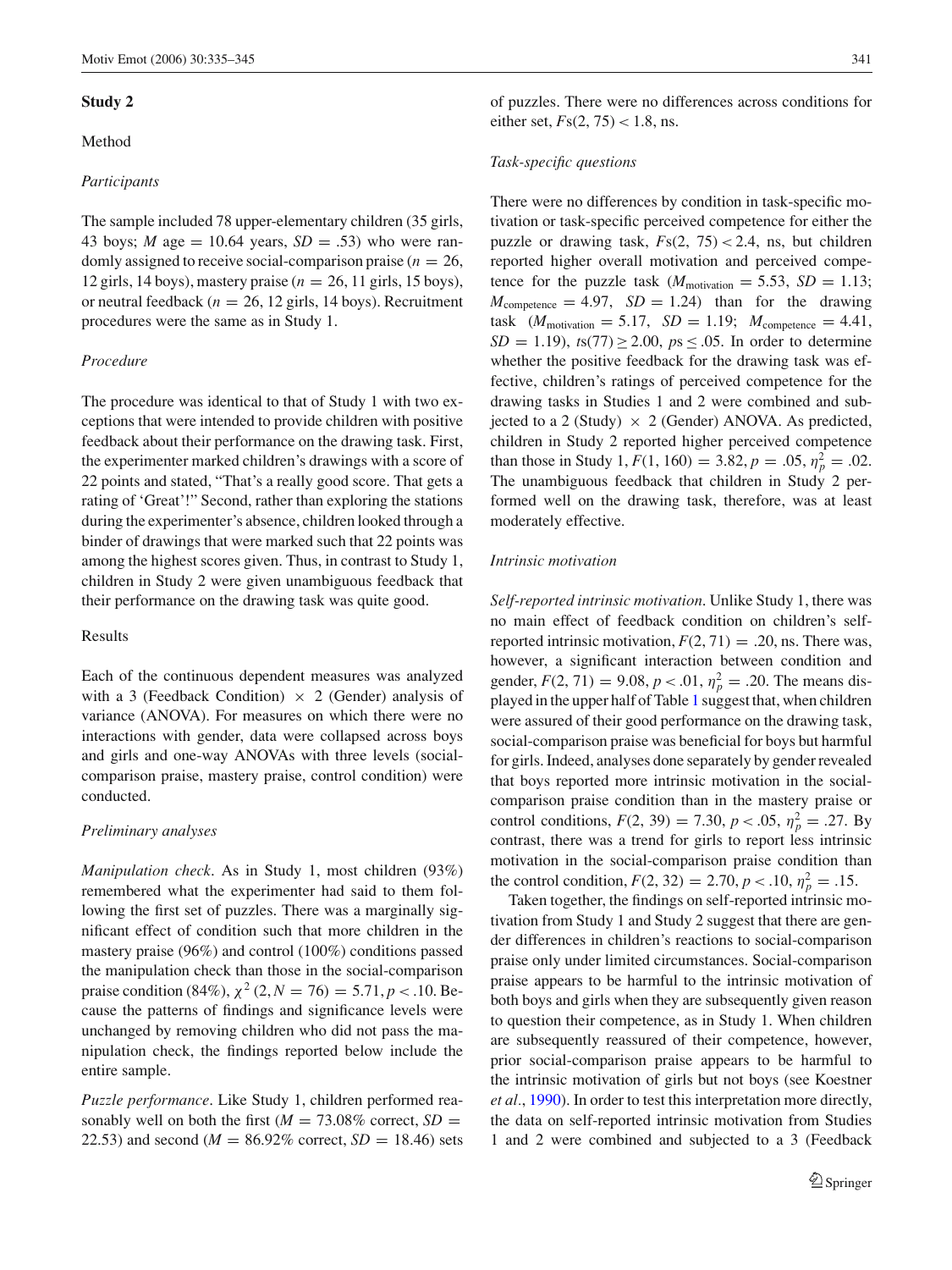<span id="page-7-0"></span>**Table 1** Self-reported and behavioral intrinsic motivation by feedback condition and gender for study 2

|       | Social-comparison praise |      |                  | Mastery praise                                            |      |                  | Control |      |                  |
|-------|--------------------------|------|------------------|-----------------------------------------------------------|------|------------------|---------|------|------------------|
|       | M                        | SD   | $\boldsymbol{n}$ | M                                                         | SD   | $\boldsymbol{n}$ | M       | SD   | $\boldsymbol{n}$ |
| Boys  | 4.21                     | 0.41 | 13               | 3.81                                                      | 0.32 | 15               | 3.63    | 0.43 | 14               |
| Girls | 3.60                     | 0.42 | 12               | 3.88                                                      | 0.54 | 11               | 4.04    | 0.43 | 12               |
|       |                          |      |                  | Behavioral intrinsic motivation (% Selecting whole sheet) |      |                  |         |      |                  |
|       | Social-comparison praise |      |                  | Mastery praise                                            |      |                  | Control |      |                  |
|       | $\%$                     |      | n                | $\%$                                                      |      | n                | $\%$    |      | $\boldsymbol{n}$ |

Boys 71 14 57 14 50 14 Girls 50 12 64 11 92 12

Condition)  $\times$  2 (Gender)  $\times$  2 (Study) ANOVA. As one would expect, the three-way interaction between condition, gender, and study was significant,  $F(2, 151) = 8.68$ ,  $p < .001$ ,  $\eta_p^2 = .10$ . There also was a significant two-way interaction between condition and study,  $F(2, 151) = 3.03$ ,  $p = .05$ ,  $\eta_p^2 = .04$ , which confirmed that there was a difference across experimental conditions in Study 1 but not Study 2. Finally, there was a main effect of study,  $F(1,151) = 4.75$ ,  $p < .05$ ,  $\eta_p^2 = .03$ , such that children reported higher levels of intrinsic motivation in Study 2, presumably because they received positive feedback for the drawing task in Study 2 but not Study 1.

*Behavioral intrinsic motivation*. Because of the interaction between condition and gender for self-reported intrinsic motivation, logistic regression was used to test for both main effects and interactions on the behavioral measure. There was no main effect of feedback condition on children's selection of either a half-sheet or whole sheet of lines, Wald  $\chi^2(2, \mathbf{\cdot})$  $N = 77$  = 1.36, ns, but there was a marginally significant omnibus two-way interaction between condition and gender, Wald  $\chi^2(2, N = 77) = 5.34, p < .10$ , and, importantly, a significant interaction between gender and the variable comparing social-comparison praise to the control condition, Wald  $\chi^2(1, N = 77) = 5.33, p < .05,$  odds ratio = .036. The percentages displayed in the lower half of Table [1](#page-7-0) suggest that girls were less likely, but boys were more likely, to select the whole sheet of lines in the social-comparison praise condition than in the control condition. Estimating odds ratios separately by gender revealed a significant effect of socialcomparison praise relative to the control condition for girls, Wald  $\chi^2(1, N = 35) = 4.04, p < .05$ , odds ratio = .09, but not boys, Wald  $\chi^2(1, N = 43) = 1.32$ , ns, odds ratio = 2.5. The variable comparing mastery praise to the control condition did not interact significantly with gender. Thus, findings were similar to those for self-reported motivation, which was significantly correlated with the behavioral measure,  $r = .37, p < .01.$ 

As argued above, these findings suggest that gender differences in children's reactions to social-comparison versus mastery praise emerge only when children are tested in a context of unambiguous success. In order to test this in-

terpretation more directly, the data on children's behavioral intrinsic motivation from Studies 1 and 2 were combined and subjected to a binary logistic regression with condition, gender, and study as predictor variables. The three-way interaction was not significant, but there was a significant interaction between condition and study, which confirmed that there was a difference across experimental conditions in Study 1 but not Study 2. Specifically, the omnibus two-way interaction between condition and study was marginally significant, Wald  $\chi^2(2, N = 162) = 5.58, p < .10$ , and the interaction between study and the variable comparing mastery praise to the control condition was significant, Wald  $\chi^2(1)$ ,  $N = 162$ ) = 4.26,  $p < .05$ , odds ratio = .15. Children who received mastery praise displayed more intrinsic motivation than those in the control group in Study 1 but not Study 2. Finally, there was a significant main effect of study, Wald  $\chi^2(1, N = 162) = 7.43, p < .01$ , odds ratio = 5.42, which indicated more intrinsic motivation in Study 2 than Study 1, presumably because children received a positive response to their drawings in Study 2 but an ambiguous response in Study 1.

## General discussion

Taken together, these studies show that praise can have both beneficial and detrimental effects on children's intrinsic motivation depending on the type of praise, the context in which it is delivered, and the gender of the recipient (see also Deci & Ryan, [1985;](#page-9-1) Henderlong & Lepper, [2002;](#page-9-0) Koestner *et al.*, [1990\)](#page-9-27). When children were led to feel uncertain about their performance on the drawing task, the type of praise given for the earlier puzzle task had a main effect on intrinsic motivation: mastery praise proved beneficial and social-comparison praise proved detrimental. When success on the drawing task was assured, however, type of praise no longer had a main effect on intrinsic motivation. In this context of success, there was a significant interaction between type of praise and gender of recipient: social-comparison praise proved detrimental for girls but beneficial for boys, whose desire to outperform others was presumably well-served by the unambiguous positive feedback (see Deci *et al.*, [1981\)](#page-9-16). This interaction pattern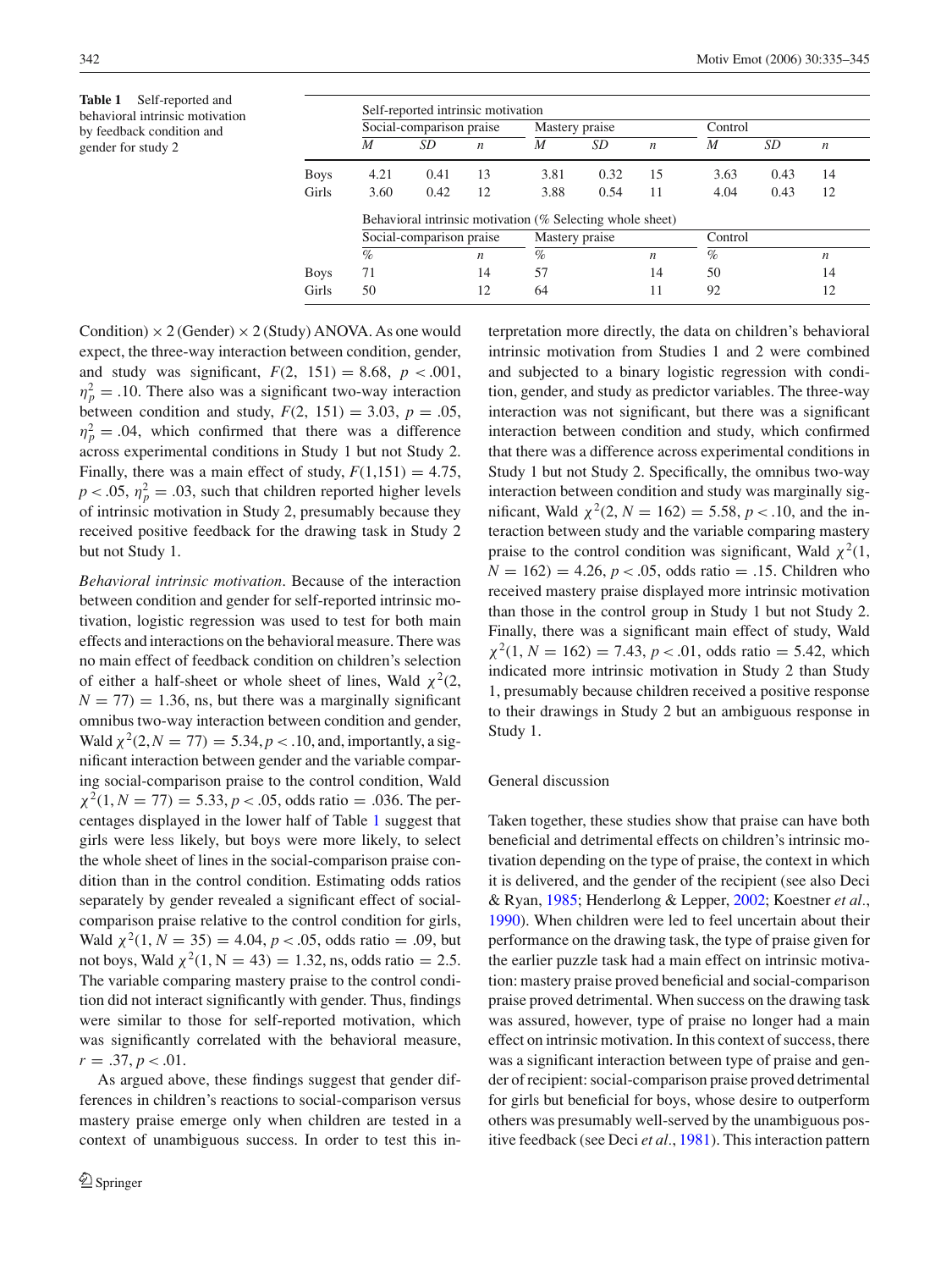is consistent with a number of studies that have shown boys to be less vulnerable than girls to the negative effects of praise, perhaps due to socialization experiences that lead them to view feedback as an endorsement of their competence rather than a statement about expectations they feel pressure to meet (see Deci & Ryan, [1985;](#page-9-1) Henderlong & Lepper, [2002;](#page-9-0) Kast & Connor, [1988;](#page-9-29) Koestner *et al.*, [1990\)](#page-9-27). Identifying the precise mechanism underlying these gender differences is an important issue for future research.

### *Practical implications*

What are the practical implications of these findings? As previous researchers have noted, there is both "pleasure and pain" in social comparison (Brickman & Bulman, [1977;](#page-9-14) Levine, [1983;](#page-10-2) Pomerantz *et al.*, [1995\)](#page-10-6). A comparative framework may be quite motivating for some high-achieving students, provided that they continue to outperform others. Learning that one has a higher ability or greater potential than others might help direct future efforts toward particularly fruitful domains. People benefit from knowing their strengths and boys, in particular, may benefit from knowing them in normative terms. On the other hand, highlighting normative comparisons through praise may leave children vulnerable when they no longer perform at the top of the class. Social-comparison praise delivered by a teacher may set the bar higher for what children expect or need to hear about their performance on subsequent tasks. Indeed, after receiving social-comparison praise in Study 1, children's motivation suffered even in the *absence of* subsequent feedback. How much more might children's motivation have suffered if future feedback suggested that their performance was mediocre or even inferior? Because not all children can be above average on every occasion for every task, normative comparisons in the classroom may come at a cost, perhaps especially for low-achieving children.

Should social-comparison praise in the classroom be avoided altogether? The present studies suggest that mastery praise may be a more adaptive alternative that enhances intrinsic motivation without incurring the same potential costs. Both social-comparison and mastery praise have an informational component that transmits a positive sense of competence to recipients, but mastery praise accomplishes this without an additional normative component. Instead, mastery praise communicates the excellence of children's achievements by framing praise in terms of developed expertise, career potential, special talents, or personal improvement. In the present research, mastery praise enhanced intrinsic motivation more than social-comparison praise in both ambiguous (Study 1) and successful (Study 2) contexts except for boys in Study 2, though we might question how they would react to subsequent uncertainty about their performance–a situation they are bound to encounter at some

point in the future. Given the range of ability levels in a typical classroom, therefore, these findings suggest that teachers might best promote intrinsic motivation among their students by using mastery praise.

# *Limitations and directions for future research*

One must be cautious when comparing across studies as we have done in the present analysis. In Study 1, we gave children no feedback about their performance on the drawing task whereas in Study 2 we gave them positive feedback and provided them with a sample of other children's work that was largely inferior to theirs. Children in Study 2, therefore, were not given the same opportunity as children in Study 1 to explore the information stations. Because the measures of intrinsic motivation in Study 1 were collected *after* children's time at the stations, it is possible that the effects were driven by their experiences with the stations rather than the praise statements per se. Indeed, children in the social-comparison praise condition spent less time at the creative ability station than their counterparts in the other two conditions. Perhaps the process of scoring their work was particularly motivating–a process that children in the social-comparison praise condition experienced to a lesser degree. We think this is an unlikely explanation, however, because only 14 children completed the scoring worksheet and removing them from the dataset did not attenuate the findings. $3$  Nonetheless, it is possible that the effects of praise on intrinsic motivation observed in Study 1 were indirect and dependent upon particular patterns of exploration at the information stations.

There are also limitations of the particular age group selected for the present study. We chose to work with fourthand fifth-grade students because children by this age are capable of using social-comparison information to make inferences about ability (Ruble *et al.*, [1980,](#page-10-14) [1976;](#page-10-23) Ruble & Frey, [1991\)](#page-10-3) and, more generally, have achieved a differentiated concept of ability (Nicholls, [1978\)](#page-10-24). Precisely because of the differences between upper elementary children and preschool or early elementary children, however, younger children should be included in future research. A tentative hypothesis is that any negative effects of social-comparison

<span id="page-8-0"></span><sup>&</sup>lt;sup>3</sup> With the 14 children removed from the dataset ( $n_{SC} = 3$ ,  $n_M = 6$ ,  $n<sub>C</sub> = 5$ ), the main effect of condition on self-reported intrinsic motivation was significant,  $F(2, 69) = 3.90, p < .05, \eta_p^2 = .10$ . Children in the social-comparison condition  $(M = 3.42, SD = .51)$  reported less intrinsic motivation than those in the mastery praise  $(M = 3.85,$  $SD = .58$ ) or control ( $M = 3.60$ ,  $SD = .60$ ) conditions. Similarly, the main effect of condition on the behavioral measure of intrinsic motivation was significant,  $\chi^2$  (2, *N* = 72) = 7.70, *p* < .05. More children in the mastery praise condition (62%) selected the whole sheet of lines than those in the control (26%) or social-comparison praise (30%) conditions.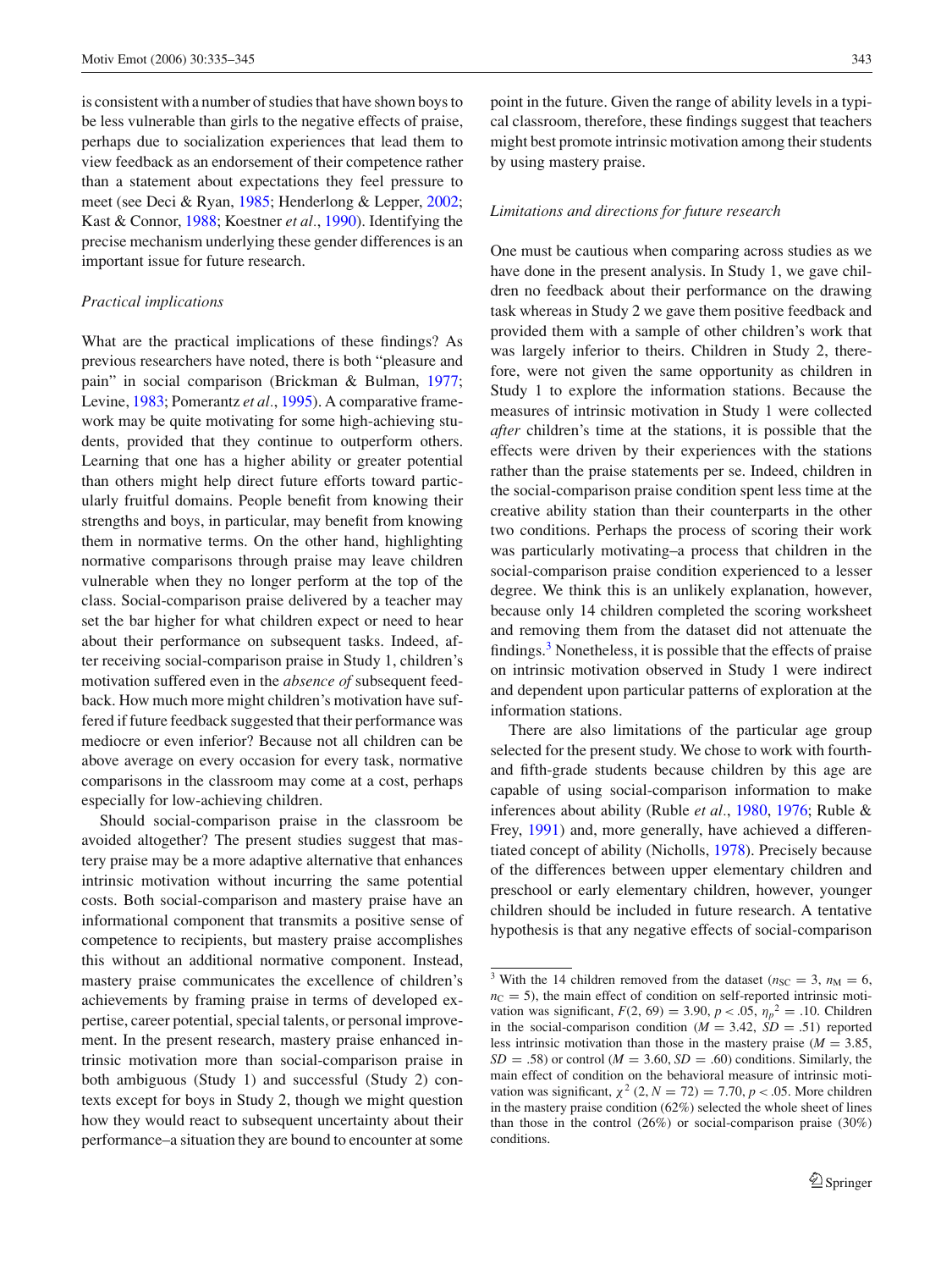praise would not be found with younger children. Examining the effects of social-comparison versus mastery praise with an adult population would also be informative because only one previous study has made such a direct comparison (Koestner *et al.*, [1990\)](#page-9-27) and that study did not provide a subsequent experience of ambiguity about performance.

Finally, the inherent limitations of laboratory research apply to the present study. Praise in the real world is most often given in the context of an ongoing relationship–parent-child, teacher-student, employer-employee–and it is unclear how social-comparison and mastery praise would affect motivation differently in these contexts. Naturalistic observations and field studies in the classroom or workplace are likely to be fruitful directions for future research.

# **Conclusion**

Mastery praise benefits intrinsic motivation and socialcomparison praise curtails it when uncertainty about children's subsequent achievements is introduced and, for girls, even in situations of continued success. Social-comparison praise arguably teaches children that personal competence should be measured by their relative standing in a group rather than their development of particular skills–a harmful message when children encounter situations that lead them to doubt their ability. Motivation and perseverance may be maximized, therefore, by avoiding social-comparison praise in favor of praise that emphasizes skill development.

#### **References**

- Ames, C. (1992). Classrooms: Goals, structures, and student motivation. *Journal of Educational Psychology*, *84,* 261–271.
- Blanck, P. D., Reis, H. T., & Jackson, L. (1984). The effects of verbal reinforcement of intrinsic motivation for sex-linked tasks. *Sex Roles*, *10,* 369–385.
- <span id="page-9-13"></span>Brickman, P., & Bulman, R. J. (1977). Pleasure and pain in social comparison. In J. M. Suls & R. L. Miller (Eds.), *Social comparison processes: Theoretical and empirical perspectives*. London: Hemisphere.
- <span id="page-9-14"></span>Butler, R. (1987). Task-involving and ego-involving properties of evaluation: Effects of different feedback conditions on motivational perceptions, interest, and performance. *Journal of Educational Psychology*, *79,* 474–482.
- <span id="page-9-18"></span>Butler, R. (1989). Interest in the task and interest in peers' work in competitive and noncompetitive conditions: A developmental study. *Child Development*, *60,* 562–570.
- <span id="page-9-17"></span>Butler, R. (1992). What young people want to know when: Effects of mastery and ability goals on interest in different kinds of social comparisons. *Journal of Personality and Social Psychology*, *62,* 934–943.
- <span id="page-9-5"></span>Butler, R. (2000). Making judgments about ability: The role of implicit theories of ability in moderating inferences from temporal and social comparison information. *Journal of Personality and Social Psychology*, *78,* 965–978.
- <span id="page-9-4"></span>Campbell, J. D., Fairey, P. J., & Fehr, B. (1986). Better than me or better than thee? Reactions to intrapersonal and interper-

sonal performance feedback. *Journal of Personality*, *54,* 479– 493.

- <span id="page-9-3"></span>Deci, E. L. (1971). Effects of externally mediated rewards on intrinsic motivation. *Journal of Personality and Social Psychology*, *18,* 105–115.
- <span id="page-9-11"></span>Deci, E. L., Betley, G., Kahle, J., Abrams, L., & Porac, J. (1981). When trying to win: Competition and intrinsic motivation. *Personality and Social Psychology Bulletin*, *7,* 79–83.
- <span id="page-9-16"></span>Deci, E. L., & Ryan, R. M. (1980). The empirical exploration of intrinsic motivational processes. In L. Berkowitz (Ed.), *Advances in experimental social psychology* (vol. 13, pp. 39–80). New York: Academic Press.
- <span id="page-9-6"></span><span id="page-9-1"></span>Deci, E. L., & Ryan, R. M. (1985). *Intrinsic motivation and selfdetermination in human behavior*. New York: Plenum Press.
- Dweck, C. S. (1986). Motivational processes affecting learning. *American Psychologist*, *41,* 1040–1048.
- <span id="page-9-21"></span>Dweck, C. S. (1999). Self-theories: *Their role in motivation, personality, and development.* Philadelphia: Psychology Press.
- <span id="page-9-22"></span>Elliot, A. J., & Dweck, C. S. (Eds.) (2005). *Handbook of competence and motivation*. New York: Guilford.
- <span id="page-9-10"></span>Elliot, A. J., Faler, J., McGregor, H. A., Campbell, W. K., Sedikides, C., & Harackiewicz, J. M. (2000). Competence valuation as a strategic intrinsic motivation process. *Personality and Social Psychology Bulletin*, *26,* 780–794.
- <span id="page-9-8"></span>Elliot, A. J., & McGregor, H. A. (2001). A  $2 \times 2$  achievement goal framework. *Journal of Personality and Social Psychology*, *80,* 501–519.
- <span id="page-9-24"></span>Festinger, L. (1954). A theory of social comparison processes. *Human Relations*, *7,* 117–140.
- <span id="page-9-2"></span>Grouzet, F. M. E., Vallerand, R. J., Thill, E. E., & Provencher, P. J. (2004). From environmental factors to outcomes: A test of an integrated motivational sequence. *Motivation and Emotion*, *28,* 331–346.
- <span id="page-9-9"></span>Harackiewicz, J. M. (1979). The effects of reward contingency and performance feedback on intrinsic motivation. *Journal of Personality and Social Psychology*, *37,* 1352–1363.
- <span id="page-9-12"></span>Harackiewicz, J. M., Barron, K. E., & Elliot, A. J. (1998). Rethinking achievement goals: When are they adaptive for college students and why? *Educational Psychology*, *33,* 1–21.
- <span id="page-9-25"></span>Harackiewicz, J. M., Barron, K. E., Pintrich, P. R., Elliot, A. J., & Thrash, T. M. (2002). Revision of achievement goal theory: Necessary and illuminating. *Journal of Educational Psychology*, *94,* 638–645.
- <span id="page-9-26"></span><span id="page-9-20"></span>Harackiewicz, J. M., Barron, K. E., Tauer, J. M., Carter, S. M., & Elliot, A. J. (2000). Short-term and long-term consequences of achievement goals: Predicting interest and performance over time. *Journal of Educational Psychology*, *92,* 316–330.
- <span id="page-9-23"></span>Harter, S. (1978). Effectance motivation reconsidered: Toward a developmental model. *Human Development*, *21,* 34–64.
- <span id="page-9-7"></span>Henderlong, J., & Lepper, M. R. (2002). The effects of praise on children's intrinsic motivation: A review and synthesis. *Psychological Bulletin*, *128,* 774–795.
- <span id="page-9-0"></span>Kast, A., & Connor, K. (1988). Sex and age differences in responses to informational and controlling feedback. *Personality and Social Psychology Bulletin*, *14,* 514–523.
- <span id="page-9-29"></span>Krampen, G. (1987). Differential effects of teacher comments. *Journal of Educational Psychology*, *79,* 137–146.
- <span id="page-9-19"></span>Koestner, R., Zuckerman, M., & Olsson, J. (1990). Attributional style, comparison focus of praise, and intrinsic motivation. *Journal of Research in Personality*, *24,* 87–100.
- <span id="page-9-27"></span>Kohn, A. (1992). *No contest: The case against competition*. Boston: Houghton Mifflin.
- <span id="page-9-28"></span><span id="page-9-15"></span>Lepper, M. R., Corpus, J. H., & Iyengar, S. S. (2005). Intrinsic and extrinsic motivational orientations in the classroom: Age differences and academic correlates. *Journal of Educational Psychology*, *97,* 184–196.